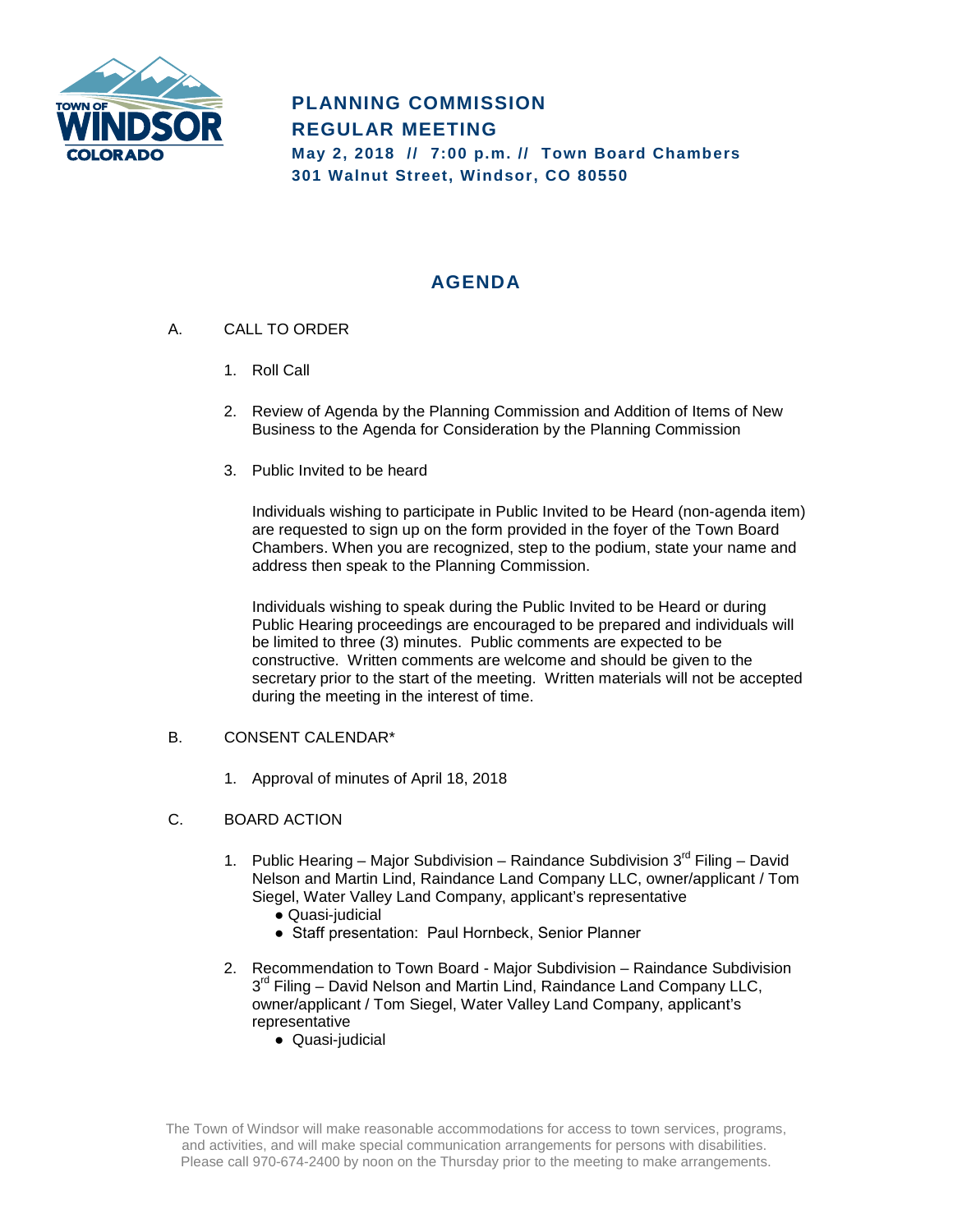- Staff presentation: Paul Hornbeck, Senior Planner
- 3. Site Plan Presentation Diamond Valley Subdivision 4th Filing Lot 4 (Snaptron); Earl Tatman, Tatman Properties, owner; Steve Steinbicker, Architecture West, LLC, applicant
	- Staff presentation: Millissa Berry, AICP, Senior Planner
- 4. Preliminary Major Subdivision Jacoby Farm Subdivision  $7<sup>th</sup>$  Filing Russell Baker, Townhomes at Jacoby Farms, LLC, applicant; Cathy Mathis, TBGroup, applicant's representative
	- Quasi-judicial
	- Staff presentation: Millissa Berry, AICP, Senior Planner
- 5. Site Plan Presentation Falcon Point Subdivision 3rd Filing Lots 1 and 2 (Traffic Masters); Amy Tjardes, SIZZNO, LLC, owner/applicant; Patricia Kroetch, North Star Design, Inc., applicant's representative
	- Staff presentation: Millissa Berry, AICP, Senior Planner
- 6. Site Plan Presentation Highlands Industrial Park Subdivision  $5<sup>th</sup>$  Filing Lot 2, Block 1 (Greendale Center Flex Building 2) – Windsor Center LLC, applicant/Mark Morrison, Schuman Companies, applicant's representative
	- Staff presentation: Carlin Malone, Chief Planner

#### D. COMMUNICATIONS

- 1. Communications from the Planning Commission
- 2. Communications from the Town Board liaison
- 3. Communications from the staff
- E. ADJOURN
- \* *Please note that items on the Consent Calendar will not be discussed unless requested by the Planning Commissioners or by applicants who have business listed on the Consent Calendar.*